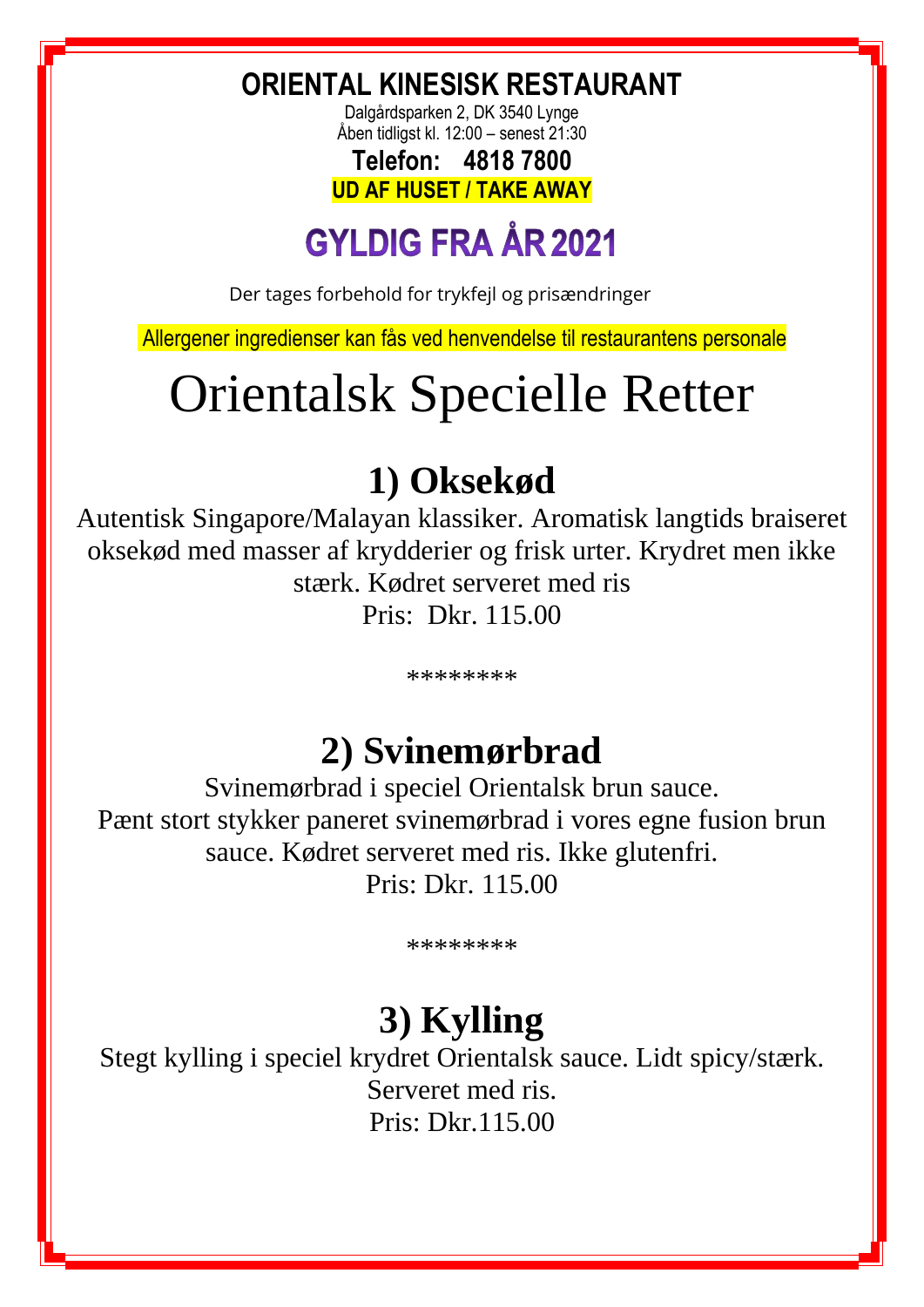**ORIENTAL KINESISK RESTAURANT**

Dalgårdsparken 2, DK 3540 Lynge Åben tidligst kl. 12:00 – senest 21:30

#### **Telefon: 4818 7800 UD AF HUSET / TAKE AWAY**

# **GYLDIG FRA ÅR 2021**

Der tages forbehold for trykfejl og prisændringer

Allergener ingredienser kan fås ved henvendelse til restaurantens personale

#### **Supper - Soups Kr.**

| 1.         | Kødbollesuppe med champignons og bønnespirer    |                                      |                               |   | 35.00 |
|------------|-------------------------------------------------|--------------------------------------|-------------------------------|---|-------|
|            | Meatball soup with champignons and bean sprouts |                                      |                               |   |       |
| 2.         | <b>Kylling-nudel suppe</b>                      | $\bullet$ . The set of $\mathcal{O}$ | Chicken noodle soup           |   | 40.00 |
| 3.         | Hønsekødsuppe med asparges -                    |                                      | Chicken soup with asparagus   |   | 40.00 |
| 4.         | Hajfinnesuppe med kylling og krabbekød          |                                      |                               |   | 55.00 |
|            | Sharkfin soup with chicken & crabmeat           |                                      |                               |   |       |
| 5.         | <b>Tomatsuppe</b><br>$\sim 10^{11}$ m $^{-1}$   | Tomato soup                          |                               |   | 40.00 |
| 6.         | Tom Yam (med rejer/Stærk – Strong & Spicy)      |                                      |                               |   | 55.00 |
| 7.         | <b>Chop Kam Special (Grøntsager og kylling)</b> |                                      |                               |   | 45.00 |
|            | Vegetable and Chicken.                          |                                      |                               |   |       |
| 9.         | Majssuppe med krabbekød                         |                                      | Sweet Corn soup with Crabmeat |   | 40.00 |
| 10.        | Oksehalesuppe -<br>Oxtail soup                  |                                      |                               |   | 55.00 |
|            |                                                 |                                      |                               |   |       |
|            | <b>Others</b><br><b>Diverse</b>                 |                                      |                               |   | Kr.   |
|            | Hjemmelavet Kinesisk Forårsrulle                |                                      | Spring Roll                   |   | 40.00 |
|            | <b>Blandet Salat</b>                            |                                      | <b>Mixed Salad</b>            |   | 50.00 |
|            | <b>Pommes Frites</b>                            |                                      | French Fries/Chips            | . | 25.00 |
|            | <b>Krupok (Rejer Chips)</b>                     |                                      | Prawn Cracker                 |   | 25.00 |
|            | Sauce (karry, sursød, eller champignon)         |                                      |                               |   | 25.00 |
|            | <b>Mango Chutney</b>                            |                                      | Mango Chutney                 | . | 25.00 |
| <b>Ris</b> |                                                 |                                      | Rice                          | . | 25.00 |
|            | Minirulle (4stk.)                               |                                      | Mini roll                     |   | 20.00 |
| 11.        | Rejecocktail                                    |                                      | Shrimp cocktail               |   | 55.00 |
|            | *** Stegte Blandede Grøntsager uden Kød ***     |                                      |                               |   | 95.00 |
|            | Børnemenu                                       |                                      | <b>Children Menu</b>          |   | Kr.   |

| 12. | 2 stk. Fiskefilet m. pommes frites - |        | Fish and Chips        | $\frac{1}{2}$  |          | 70.00 |
|-----|--------------------------------------|--------|-----------------------|----------------|----------|-------|
| 13. | 2 pølser m. pommes frites            |        | 2 Sausages & chips    |                | $\cdots$ | 55.00 |
| 14. | 1/2 kylling m. pommes frites         | $\sim$ | $1/2$ chicken & chips | <b>READERS</b> | $\ddots$ | 70.00 |

|     | Fiskeretter -<br><b>Seafood</b>                        |           | Kr.   |
|-----|--------------------------------------------------------|-----------|-------|
| 15. | Indbagte Fiskefilet (rødspætte) med sursød sauce & ris | $\ddotsc$ | 95.00 |
|     | Fish with sweet sour sauce & rice                      |           |       |
| 16. | Indbagte Fiskefilet (rødspætte) med karry sauce & ris  | $\ddotsc$ | 95.00 |
|     | Fish with curry sauce $&$ rice                         |           |       |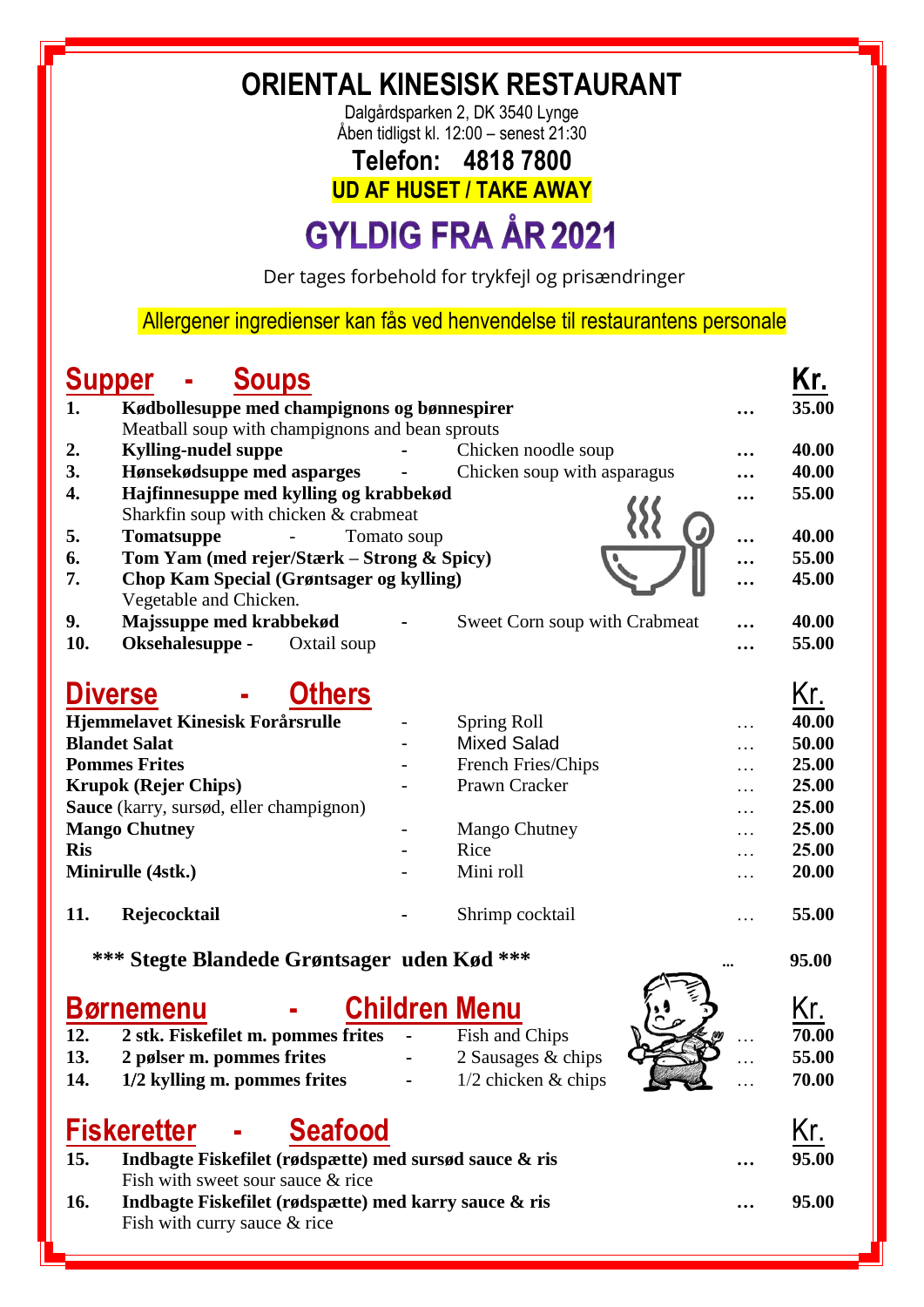| 17.                   | Kinesisk omelet med rejer og ris<br>Shrimps omelet & rice<br>$\blacksquare$                                       | 95.00  |
|-----------------------|-------------------------------------------------------------------------------------------------------------------|--------|
| 18.                   | Alt Godt fra Havet & ris<br>Mixed seafood & rice                                                                  | 120.00 |
|                       | (rejer, kongerejer, blæksprutter, krebshaler, & grøntsager)                                                       |        |
| 19.                   | Indbagte Blæksprutter med champignon sauce & ris                                                                  | 105.00 |
|                       | Deep Fried cuttlefish with Champignon sauce & rice.                                                               |        |
| 20.                   | Oriental Chop Suey (rejer, kylling, svinekød, grønt) & ris                                                        | 105.00 |
|                       | Oriental Chop Suey (shrimps, chicken, pork & vegetables) & rice<br>Indbagte Krebsehaler m. Champignon sauce & ris | 125.00 |
| 21.                   | Deep Fried Baby Crayfish tail with champignon sauce & rice                                                        |        |
| 22.                   | Rejer Chop Suey (rejer, grøntsager) & ris                                                                         | 105.00 |
|                       | Shrimps Chop Suey (shrimps, vegetables) & rice                                                                    |        |
| 23.                   | Indbagte Rejer (smårejer) m. sursød sauce & ris                                                                   | 105.00 |
|                       | Deep Fried Shrimps with sweet sour sauce & rice                                                                   |        |
| 24.                   | Indbagte Stor Kongerejer m. salat & pommes frites                                                                 | 125.00 |
|                       | Deep Fried King Prawns with Salad & chips                                                                         |        |
| 25.                   | Stegte (ej indbagte) Stor Kongerejer i karry sauce & ris.                                                         | 105.00 |
|                       | Fried King Prawns with curry sauce & rice                                                                         |        |
| 26.                   | Indbagte Stor Kongerejer med sursød sauce & ris                                                                   | 105.00 |
|                       | Deep Fried King Prawns with sweet sour sauce & rice                                                               |        |
|                       |                                                                                                                   |        |
|                       | <b>Pork (tenderloin)</b><br>Svinekød (af svinemørbrad)                                                            | Kr.    |
| 27.                   | Indbagte Svinekød med sursød sauce & ris                                                                          | 105.00 |
|                       | Deep Fried Pork with sweet sour sauce & rice                                                                      |        |
| 28.                   | Svinekød Chop Suey (svinekød, grøntsager) & ris                                                                   | 100.00 |
|                       | Pork Chop Sue (Pork, vegetables) & rice                                                                           |        |
| 29.                   | Svinekød med Champignons og Bambusskud & ris<br>∕⊙                                                                | 100.00 |
|                       | Pork with Champignons & Bamboo Shoots & rice                                                                      |        |
| 30.                   | Svinekød i karry sauce & ris<br>Pork curry & rice                                                                 | 100.00 |
| 31.                   | Svinekød med Rød/Grønt peber & ris, ej stærk                                                                      | 100.00 |
|                       | Pork with green/red pepper $&$ rice                                                                               |        |
| 32.                   | Svinekød med bønnespirer & ris                                                                                    | 100.00 |
|                       | Pork with bean sprouts & rice                                                                                     |        |
|                       |                                                                                                                   |        |
|                       |                                                                                                                   |        |
|                       | <b>Chicken</b>                                                                                                    | Kr.    |
| <b>Kylling</b><br>33. |                                                                                                                   | 100.00 |
|                       | Kylling Chop Suey (kylling, grøntsager) & ris<br>Chicken Chop Suey (Chicken, vegetables) & rice                   |        |
| 34.                   | Kylling med Champignons og Bambusskud & ris                                                                       | 100.00 |
|                       | Chicken with Champignons & Bamboo Shoots & rice                                                                   |        |
| 35.                   | Kylling med Rød/Grønt peber & ris, ej stærk                                                                       | 100.00 |
|                       | Chicken with red/green pepper.                                                                                    |        |
| 36.                   | Indbagte Kylling med sursød sauce & ris                                                                           | 100.00 |
|                       | Deep Fried Chicken with sweet sour sauce & rice                                                                   |        |
| 37.                   | $\Delta^{\prime}$<br>Kylling I karry sauce & ris -<br>Chicken curry & rice                                        | 100.00 |
| 38.                   | Kylling med Ananas $\&$ ris - Chicken, pineapple $\&$ rice                                                        | 100.00 |
| 39.                   | Kylling med Grøntsager, Mandler & ris                                                                             | 105.00 |
|                       | Chicken with vegetable, almonds & rice.                                                                           |        |
| 40.                   | Kylling med Frisk Chili (stærk) & ris                                                                             | 105.00 |
|                       | Chicken with fresh chilli & rice                                                                                  |        |
| 41.                   | Kylling med Sesam Olie, Ingefær & ris<br>Chicken with sesame oil, ginger $&$ rice                                 | 105.00 |
| 42.                   | Kylling med Kinesisk Svampe & ris                                                                                 | 105.00 |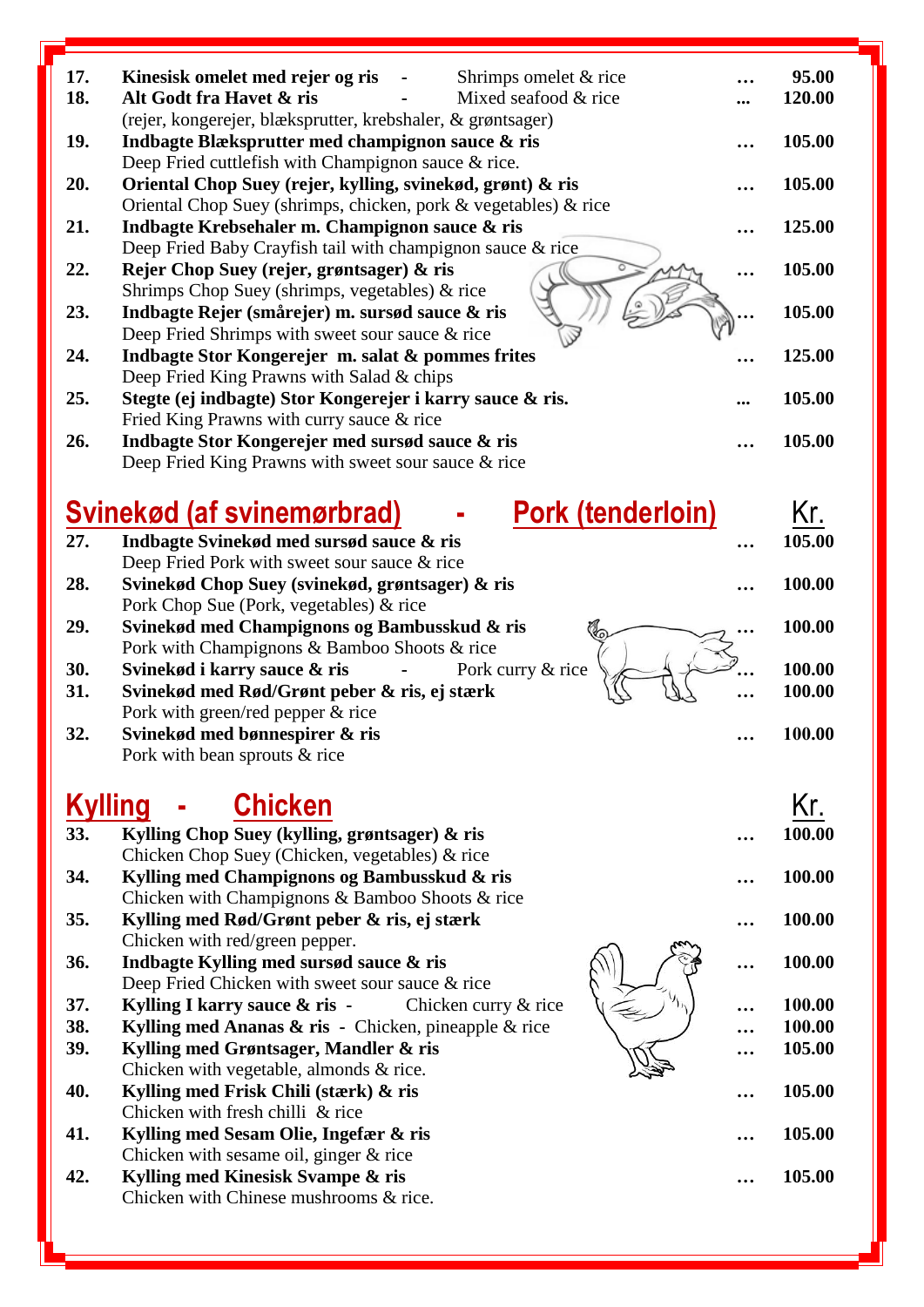|     | Oksekød<br>Beef                                                                        |         |
|-----|----------------------------------------------------------------------------------------|---------|
| 43. | <b>Mini-Ristaffel</b><br>(Mindst 2 kuverter) pris per kuvert                           | 125.00  |
|     | (oksekød i karry med div. - pickles, tomat, peanuts, mango chutney, banan, bønnespire, | ananas, |
|     | kokosmel & chips)                                                                      |         |
| 44. | Oksekød med Løg & ris<br>Beef with onions & rice                                       | 100.00  |
| 45. | Oksekød med Bønnespirer & ris                                                          | 100.00  |
|     | Beef with beansprouts & rice                                                           |         |
| 46. | Oksekød med Rød/Grønt peber & ris, ej stærk                                            | 100.00  |
|     | Beef with red/green pepper & rice                                                      |         |
| 47. | Oksekød med Ananas $\&$ ris - Beef with pineapple $\&$ rice                            | 100.00  |
| 48. | Beef curry & rice<br>Oksekød I Karry & ris                                             | 100.00  |
| 49. | Oksekød Chop Suey (Oksekød, grøntsager) & ris                                          | 100.00  |
|     | Beef with vegetables & rice                                                            |         |
| 50. | Oksekød med Porrer & ris<br>Beef with leeks & rice<br>$\sim$ $\sim$                    | 100.00  |
| 51. | Oksekød med Tomat & ris -<br>Beef with tomato & rice                                   | 100.00  |
| 52. | Oksekød med Frisk Chili (stærk) & ris                                                  | 105.00  |
|     | Beef with fresh chilli & rice                                                          |         |
| 53. | Oksekød med Sesam Olie, Ingefær & ris                                                  | 105.00  |
|     | Beef with sesame oil, ginger & rice                                                    |         |
|     |                                                                                        |         |
| And | <b>Duck</b>                                                                            | Kr.     |
| 54. | Andesteg ala Oriental (champignons, bambusskud sauce) & ris                            |         |
|     | Duck ala Oriental (champignons & bamboo shoot sauce)                                   | 110.00  |
| 55. | <b>Andesteg med Salat &amp; Pommes Frites</b>                                          | 125.00  |
|     | Duck with Salad & chips                                                                |         |
| 56. | Andesteg med Kinesisk Svampe & ris                                                     | 120.00  |
|     | Duck with Chinese mushrooms & rice                                                     |         |
|     |                                                                                        |         |
|     | <b>Nudler / Ris</b><br><b>Noodle / Rice</b>                                            | Kr.     |
|     |                                                                                        |         |
| 57. | Stegte nudler de luxe<br>Fried noodle deluxe                                           | 95.00   |
|     | (Stegte Nudler med kylling & grøntsager)                                               |         |
| 58. | Stegte ris de luxe<br>Fried rice deluxe                                                | 95.00   |
|     | (Stegte Ris med kylling & grøntsager)                                                  |         |
|     |                                                                                        |         |
|     | <b>Desserts</b><br><b>Desserter</b>                                                    | Kr.     |
| 59. | <b>Ice Cream</b><br>Is $(Jordbær + Vanilla)$ -                                         | 35.00   |
| 60. | Is ala Oriental (med frugt cocktail & likør)                                           | 55.00   |
|     | Ice Cream ala Oriental (with fruit cocktail & liqueur                                  |         |
| 61. | Sprød Kinesisk Is-pandekage<br>Ice pancake                                             | 50.00   |
| 62. | <b>Is med Frugt Cocktail</b><br>Ice Cream with fruit cocktail                          | 40.00   |
| 64. | Is med Indbagte banan<br>Ice Cream with fried banana<br>                               | 50.00   |
| 65. | <b>Banana Split</b><br>$\ddot{\phantom{0}}\cdot$                                       | 50.00   |
| 66. | Fruit Cocktail<br><b>Frugt Cocktail</b>                                                | 25.00   |
| 67. | <b>Ananas</b><br>Pineapple                                                             | 25.00   |
| 69. | Kinesisk Sød Rulle (Sprød pandekage med syltetøj)<br>- Sweet Roll                      | 30.00   |
| 70. | <b>Irish Coffee</b><br><b>Irsk Kaffe</b> (ikke egnet til take away)                    | 50.00   |
|     |                                                                                        |         |

*Modtager kun Dankort og Kontanter (Eur - US\$ - Dkr) MobilePay 739 539*